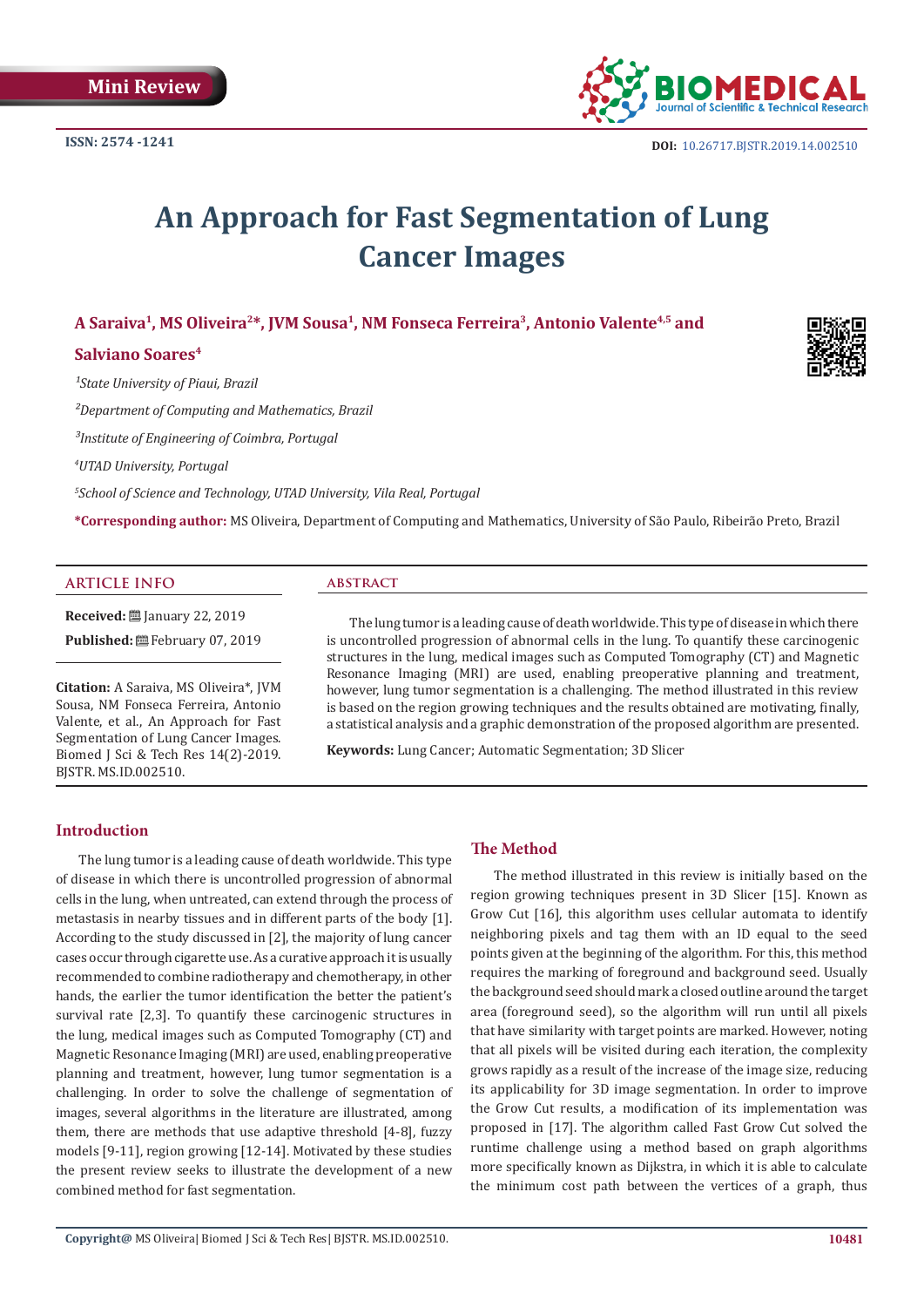generating a good performance of execution. However, these two versions created for image segmentation sometimes result in parts of the segmented structures that generate rough structures when they are illustrated in 3D, in addition, these methods do not automatically generate 3D visualization at the end of its execution, forcing the user to do it manually later.

In our method, initially only seed foreground image (SF) is required. From this image, its marked target coordinates are extracted, these coordinates are stored and subsequently used as indices for extracting pixel values from the input image (I) to be segmented at the same point. Thus, two vectors are created, the first, corresponding to the target zone coordinates (TZC) and the second, containing the corresponding pixel values (CZV). Parallel to this, the image that will be used as output (S) is created by cloning SF to ensure the same dimensions in the images. After this step, a range with the highest and lowest value is identified and created by applying histogram in CZV. When creating the initial vectors, as well as the cut range, the algorithm starts the iteration of region growing, checking at the beginning if it is already at the edge of the image (edges), if this occurs, the algorithm ends, otherwise the algorithm proceeds to capture an adjacent voxel (AV) in I, picks up its values, coordinates and enters a new test case. If the AV values are within the range created initially, it will have its indices stored in a new vector (NV), but if there is no new voxel detected within the range then the algorithm is terminated.

On the other hand, if there is, the algorithm executes an interaction in NV taking its matches which are later used to capture the voxel in S by storing it in a local variable (LA). In this sense, after this step, the NV coordinates are used to obtain the value of the pixel in this string in I by storing it in (LV) and the voxel in I by storing it in (LB). After these two steps, a product is executed between LA and LB, then a local cut range is created, taking the lowest value and the largest of the result of the previous product, if LV is between this range, then S in the NV is marked, the pass to next iteration. At the end of the growing method, a border smoothing is performed. For this smoothing to be performed, it is iterated in all slices. Each slice is converted to binary image, then this slice goes through a binary threshold isolating the area of interest and its result is smoothed shortly after combining two techniques of mathematical morphology, opening and closing, respectively, with an elliptical structuring element size (5x5). After of this step the result is converted back to the initial image format and demonstrates through the modules available in the 3DSlicer, the 3D reconstruction of the segmentation results automatically.

## **Current results**

The results obtained are motivating. In Table 1 the efficiency in relation to the execution time of the method is shown, taking into account only the time to segment the medical image. Note that the proposed method can reduce the execution time of such a task (Figures 1-3).



**Figure 1:** Segmentation with Grow cut.

**Note:** The Figure 1 demonstrates the segmentation result of the Grow Cut method. In addition to the runtime being the largest among the tests as illustrated in the previous table, its segmentation process captured many artifacts outside the target area expected in the test in question, generating a 3d with a less accurate tumor structure.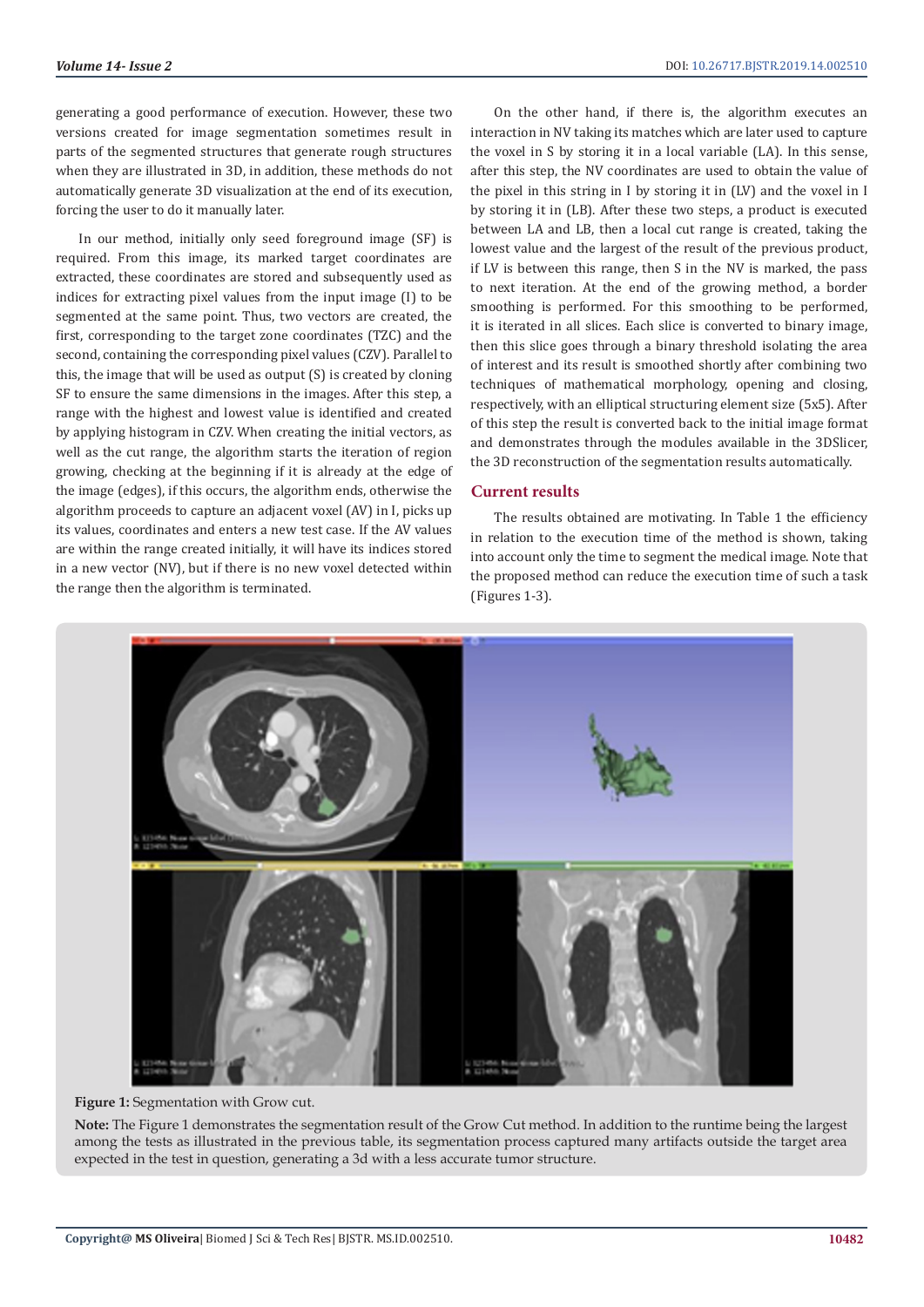

**Figure 2:** Segmentation with Fast Grow Cut.

**Note:** The Figure 2 demonstrates the segmentation result of the Fast Grow Cut method. This method was able to perform the task reducing the time required drastically and is shown with very few false positives, however it is necessary to manually generate by other modules the resulting 3D.



**Figure 3:** Segmentation with proposed method.

**Note:** The Figure 3 illustrates the result of the proposed algorithm. a particularity of this algorithm is given by the automation of the whole process, from the marking of the area of interest at the beginning all the remaining process until the 3D illustration is done automatically, in other hands the algorithm was also able to reduce the time for the execution of the segmentation task even more, staying in fast 2s.

**Table 1:** Runtime for segmentation.

| Grow Cut        | 41s |
|-----------------|-----|
| Fast Grow Cut   | 6s  |
| Proposed Method |     |

# **Discussion**

With the introduction of the new method it is evident that it has potential for improvement in the resolution of the proposed task, making the result more quickly and with simple use. Compared

to two other algorithms it has been shown to be faster in the segmentation process, it has automatic 3D visualization generation, but it is still feasible to improve in some sections.

# **Conclusion**

There are several techniques for segmentation of medical images, this study seeks to demonstrate a new algorithm developed. The efficiency of the work developed is due to the automation of processes and the reduction in the cost of time for execution. The study of the method could generate more advances, generating a